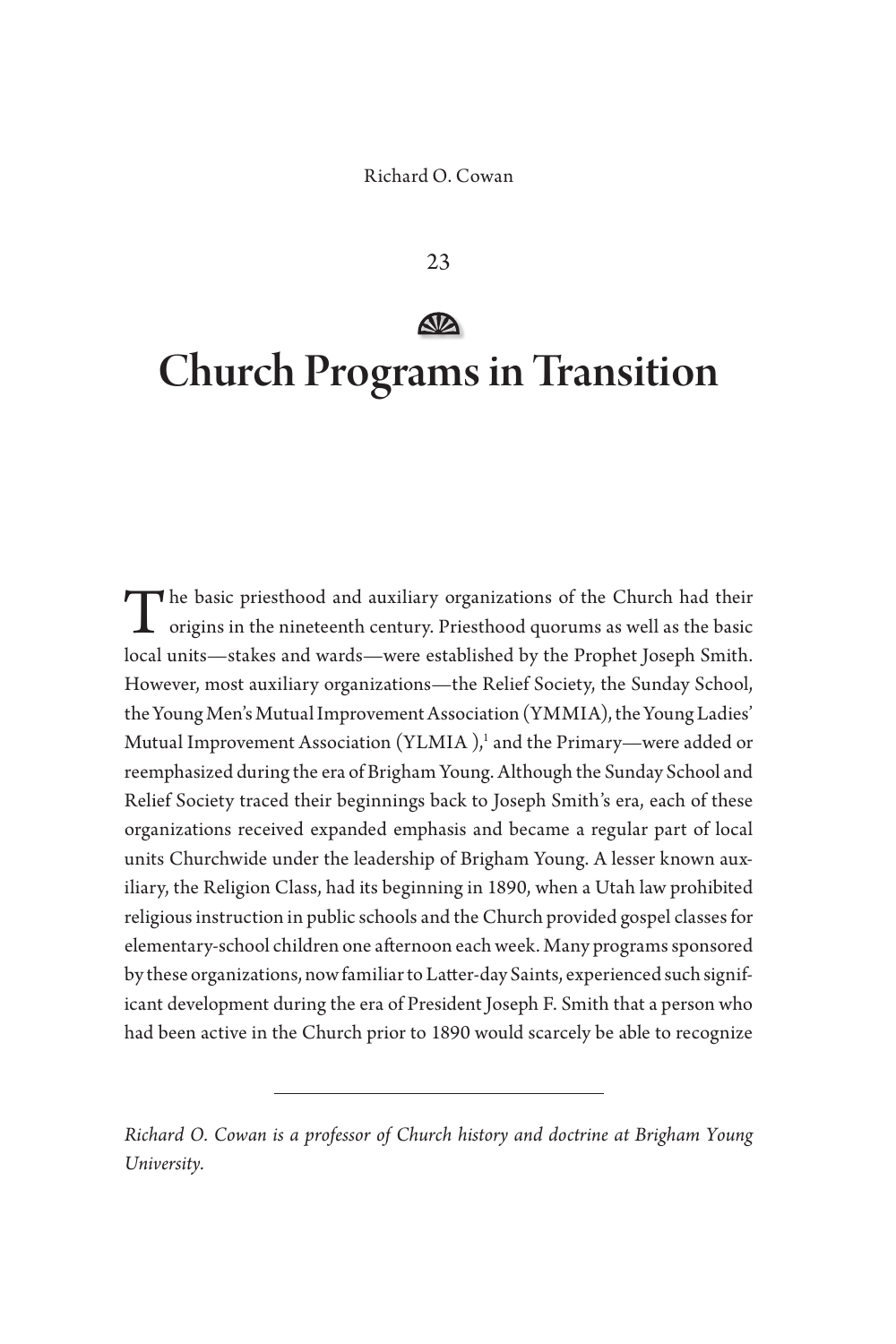its programs a quarter century later. Historian Thomas G. Alexander has referred to this period in Church history as an era of "transition."2 These changes not only affected the work of the priesthood and the auxiliaries but had an impact on the Saints' basic meeting pattern as well.

# **Developments in Sacrament and Fast Meetings**

The scriptures have directed that members of the Church meet together often to instruct and strengthen one another and to partake of the sacrament (see Moroni 6:5–6; D&C 20:75; 43:8–9; 59:9–10). Although the basic objectives have remained constant, the pattern of these meetings has changed over the years to meet varying needs and conditions.

In 1852, Brigham Young directed the Saints to meet "each sabbath at 10 a.m., and 2 p.m.," and indicated that "in the evening, the several quorums of the priesthood would assemble to receive instructions." Each Thursday, they were to meet at 2:00 p.m. "for prayer and supplication." In addition, a special fast meeting was to convene at 10:00 a.m. on the first Thursday of each month.<sup>3</sup> On this occasion, the Saints were asked to bring offerings to the bishop for the relief of the poor. This meeting pattern would characterize the Saints' activities through the next several decades.

By the 1890s, in some of the larger centers, such as Salt Lake City and Provo, the custom was to hold just one worship service at a central location on Sunday afternoons, and the sacrament was administered in these community-wide meetings rather than in the separate wards. Speaking at general conference in 1894, however, President George Q. Cannon directed that the administration of the sacrament should be moved to the regular Sunday-evening services held in each ward. In this way, "the Bishops of the wards . . . could carry out the requirement which forbids that the unworthy shall partake of the sacred emblems" as is set out in 3 Nephi 18.4 Thus, just prior to the administration of Joseph F. Smith, the ward sacrament meeting finally became the standard Churchwide practice.

By 1896, new patterns of life made a shift in the fast day advisable. During pioneer times, the Saints generally had lived in agricultural communities where most people were of the same faith, making a midweek fast meeting possible. By the end of the century, however, an increasing number lived in urban centers and worked for non-Mormon employers, making it awkward to disrupt their workday to attend a fast meeting. The First Presidency, in which Joseph F. Smith was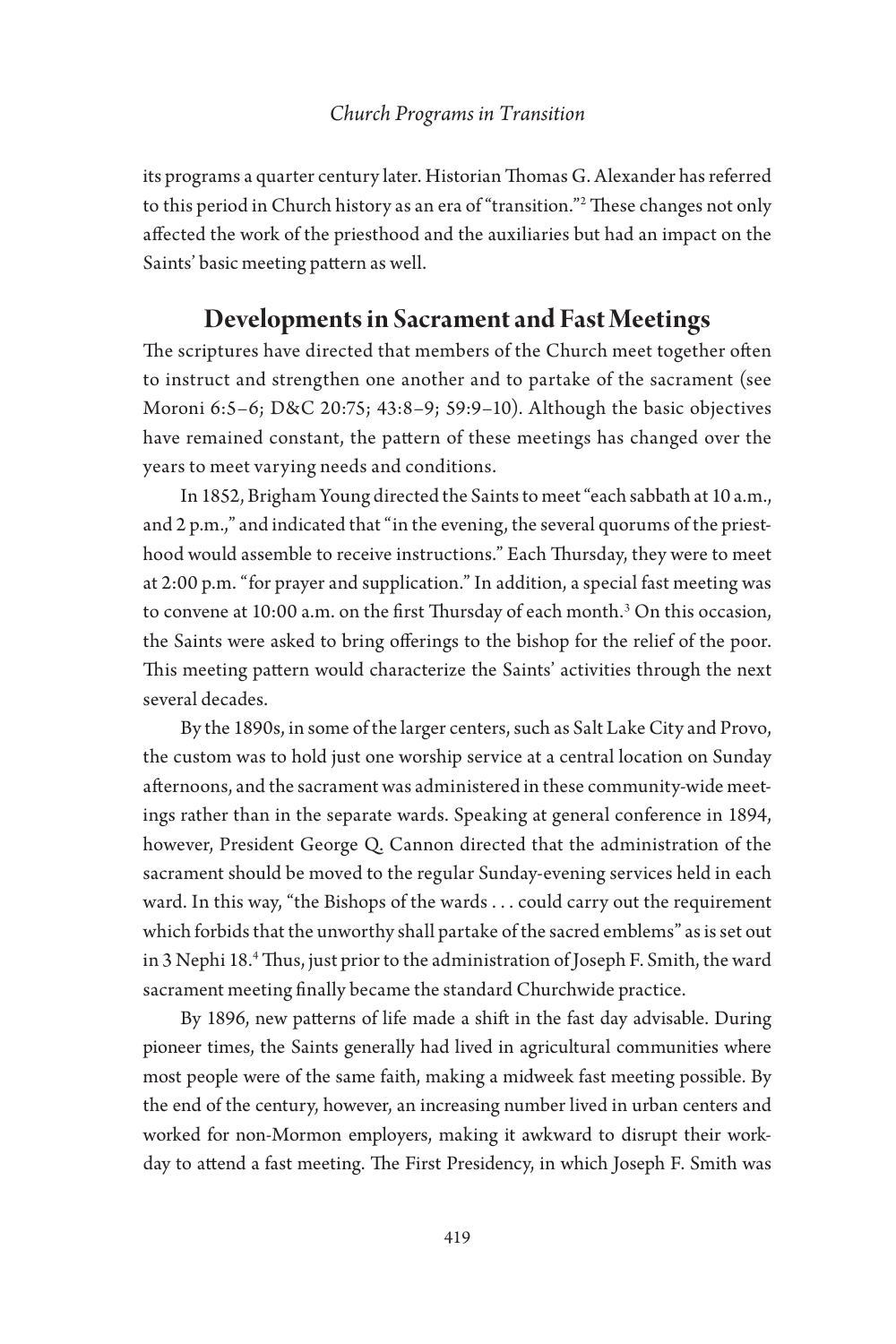Second Counselor, observed that attendance at these meetings "dwindled to such an extent that comparatively few have the opportunity of attending them." They therefore concluded that "Thursday as a day of fasting and prayer in the Church no longer serves the object for which it was intended." Consequently, the monthly fast day was shifted to the first Sunday of each month. Afternoon fast meetings were to include the administration of the sacrament, the bearing of testimonies, the blessing of children, and the confirming of those who had been baptized. The First Presidency indicated, "We feel assured that excellent results will follow the giving of members of the Church an opportunity to bear their testimony to each other and to seek for the gifts which the Lord has promised to those who keep His commandments." The First Presidency cautioned that "care should also be taken on such occasions to see that the wants of the poor are relieved by the contributions of the Saints in their behalf, that no cry of the indigent or suffering shall arise from our land in the ears of the Lord of Sabaoth." The First Presidency also discouraged Sunday-afternoon meetings in the Tabernacle, as well as stakewide fast meetings elsewhere, so that "all the members of the ward, including the aged and infirm, and others who are unable to go to the Tabernacle, [have] an opportunity to participate in the fast meeting and share in the blessings of the occasion."5

# **The Auxiliaries Expand**

The opening years of the twentieth century witnessed rapid expansion of both the priesthood organizations and the auxiliaries. Joseph F. Smith not only served as President of the Church but also presided as superintendent over the Sunday School and the Young Men's Mutual Improvement Association. The pattern of having the President of the Church also be the executive of these organizations had developed just a few years earlier. Wilford Woodruff was already serving as superintendent of the YMMIA when he became President of the Church in 1887. When the Sunday School became a Churchwide organization in the 1860s, Brigham Young called George Q. Cannon to be superintendent, a position in which he served until his death in 1901. At that time, Lorenzo Snow, in the last year of his administration as President of the Church, also became superintendent of the Deseret Sunday School Union. This same dual role undoubtedly gave President Joseph F. Smith a keener awareness of and greater involvement in the work of the auxiliaries, which in turn probably contributed to his favorable view on expanding the scope of their work.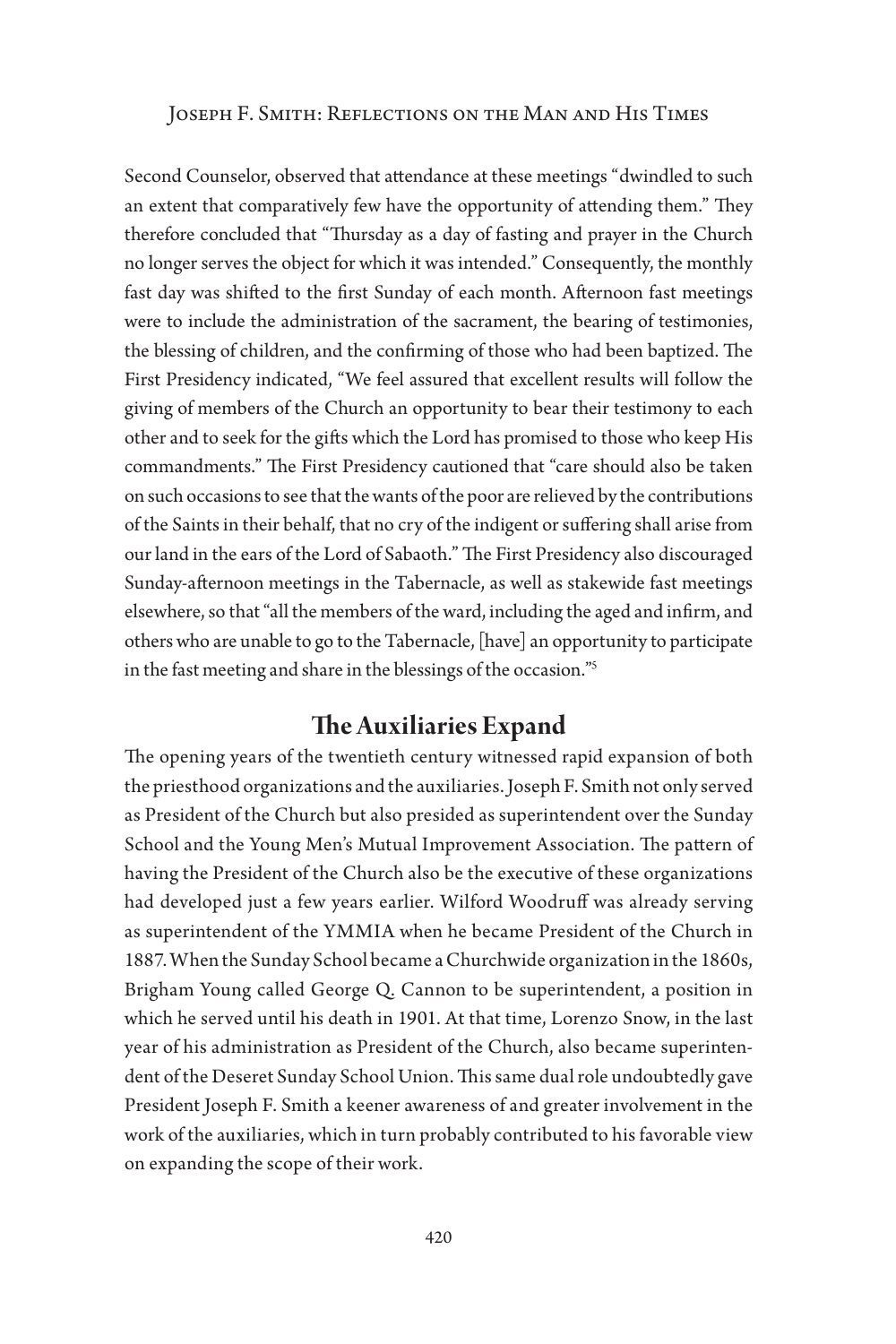From its beginnings on March 17, 1842, the Relief Society's prime objective was charitable or compassionate service. Throughout the nineteenth century, its meetings emphasized sewing or other projects directly related to assisting the needy. In 1902, however, Relief Society leaders felt a need to provide expanded educational opportunities for the sisters, and the "mother's class" became a regular part of the society's program.

At first, local Relief Societies provided their own study materials, but in 1914, the Relief Society general board began providing uniform lessons for these weekly classes. A pattern soon developed: the lessons would feature theology in the first week of the month, and then the Relief Society would study homemaking, literature, and social science, respectively, during the other weeks.<sup>6</sup>

President Joseph F. Smith was interested in the Relief Society's work and was convinced of its divine origin. He asserted that worldly organizations "are menmade, or women-made," but he was convinced that the Relief Society "is divinely made, divinely authorized, divinely instituted, divinely ordained of God to minister for the salvation of the souls of women and of men."7

The Sunday School also expanded the scope of its work under President Smith's leadership. Richard Ballantyne's objective in 1849 for establishing the first Latter-day Saint Sunday School in the Rocky Mountains had been to carry the gospel message to the children in the Church. The Sunday School remained a children's organization throughout the nineteenth century and into the early years of President Joseph F. Smith's administration. Its focus on children is reflected in hymns still sung today over one hundred years later: "List! the merry children singing! / What a pleasing, joyful sound! . . . From the books of revelation / We are taught while yet in youth. . . . Here we meet with friends and neighbors; / Parents too are in the throng."8 "Oh, blessed hour! communion sweet! / When children, friends, and teachers meet."9 Note that the adults in these hymns were identified from the point of view of the children, as either teachers or parents. The first Sunday School class for adults was not inaugurated Churchwide until 1906. Significantly, it was called the "parents' class."10

David O. McKay had a profound impact on Sunday School development. As a young returned missionary at the turn of the century, he was called to be a member of the Weber Stake Sunday School superintendency in Ogden and to give particular attention to instruction. He introduced refinements in teaching methods, such as defining lesson goals, outlining materials, using teaching aids, and applying of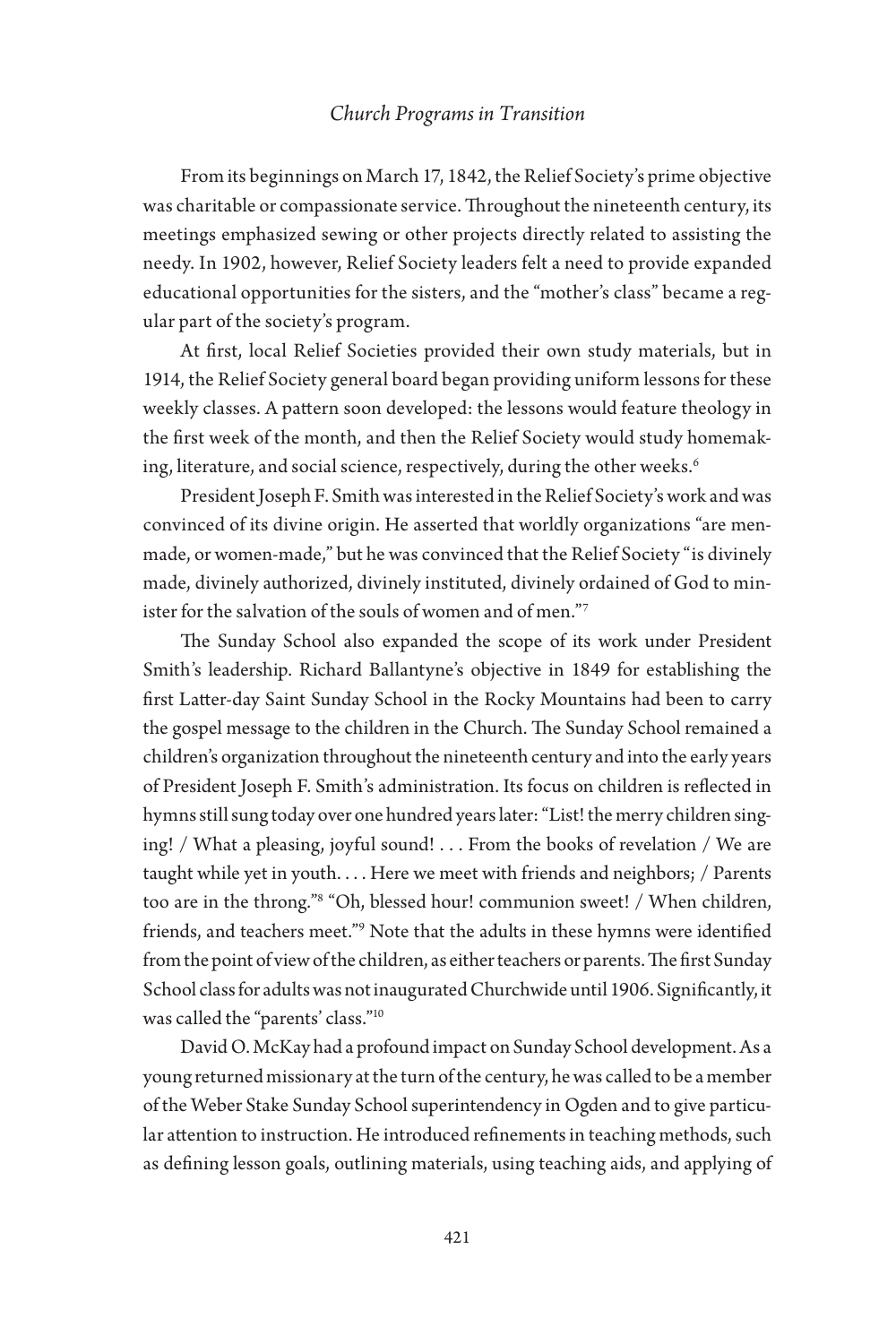the lesson to daily life. Students were sorted into "grades" according to age, and a specific course was developed for each group throughout the stake. As general superintendent of the Sunday School, President Joseph F. Smith was undoubtedly well aware of these improvements in nearby Ogden. In 1906, when Elder McKay was called to the Council of the Twelve, President Smith asked him to become one of his assistants in the Sunday School general superintendency. In this latter position, Elder McKay was able to promote the Ogden improvements throughout the entire Church.

During the following years, a "clear-cut departmentalization"<sup>11</sup> of Sunday School work into classes for specific age groups was accompanied by an improvement of published lesson materials.12 Following George Q. Cannon's death in 1901, the Sunday School purchased the *Juvenile Instructor* from the Cannon family. Originally, the magazine itself had been the instructor of the youth; the Sunday School now transformed it into a resource for teachers, the group with whom the magazine's title increasingly came to be identified.

The Primary program continued relatively unchanged. Children met one afternoon each week for religious activities. The new Religion Class began meeting during these years, involving many of the children in Primary; students attending public elementary schools met at their ward chapel on a different afternoon each week, with the program focusing on instruction rather than activity.

### **The Priesthood Reform Movement**

At the height of this rapid auxiliary expansion, President Joseph F. Smith looked forward to a time when the priesthood organizations would again occupy a position of preeminence. At the April general conference in 1906, he declared:

We expect to see the day, if we live long enough (and if some of us do not live long enough to see it, there are others who will), when every council of the Priesthood in the Church of Jesus Christ of Latter-day Saints will understand its duty, will assume its own responsibility, will magnify its calling, and fill its place in the Church, to the uttermost, according to the intelligence and ability possessed by it. When that day shall come, there will not be so much necessity for work that is now being done by the auxiliary organizations, because it will be done by the regular quorums of the Priesthood. The Lord designed and comprehended it from the beginning, and He has made provision in the Church whereby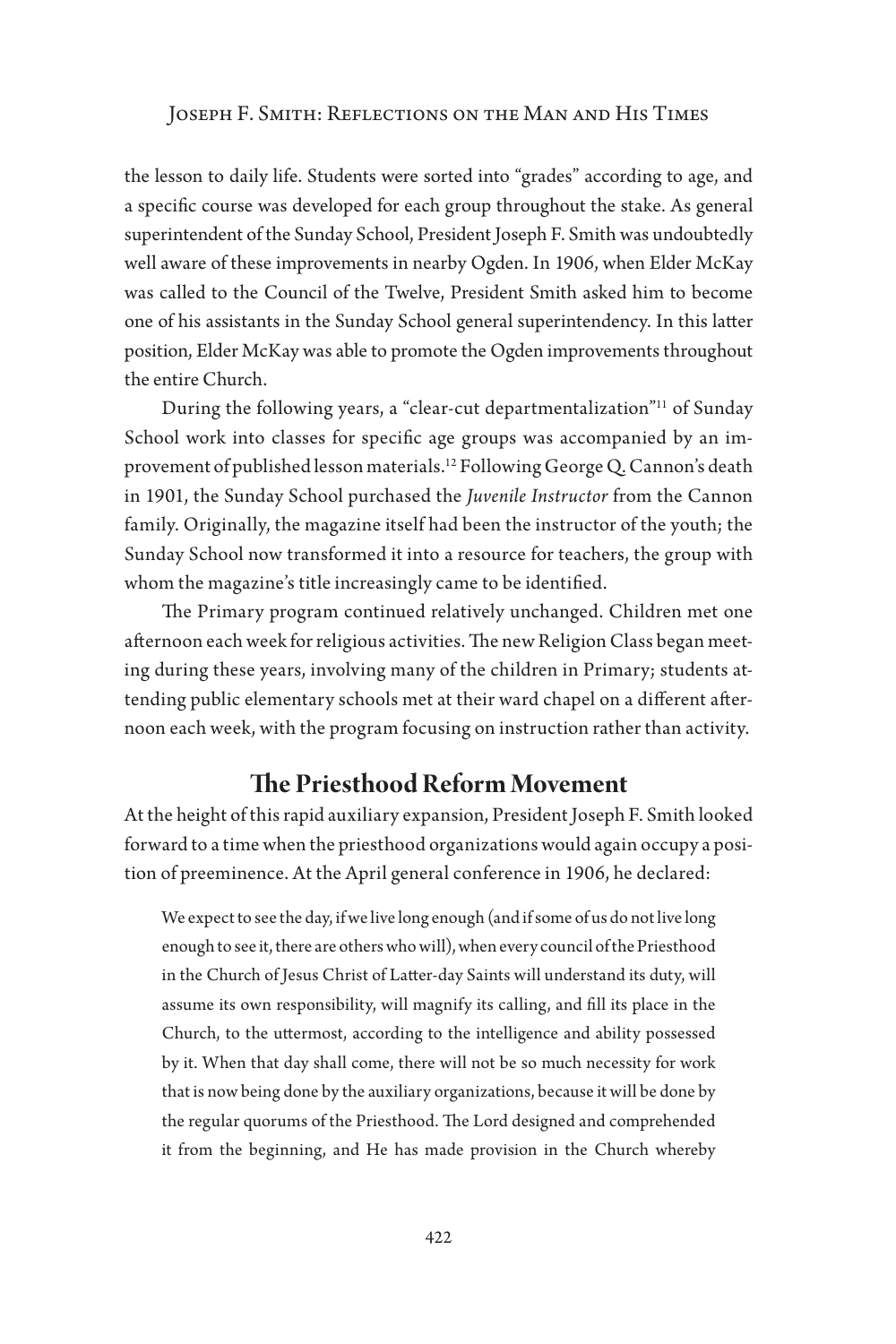every need may be met and satisfied through the regular organizations of the Priesthood. It has truly been said that the Church is perfectly organized. The only trouble is that these organizations are not fully alive to the obligations that rest upon them. When they become thoroughly awakened to the requirements made of them, they will fulfill their duties more faithfully, and the work of the Lord will be all the stronger and more powerful and influential in the world.<sup>13</sup>

Interestingly, David O. McKay, who would figure prominently in the fulfillment of this prophecy, was sustained as a member of the Council of the Twelve at this same conference.

Records indicate that during the later nineteenth century, priesthood meetings had been held at varying intervals. Most quorums met monthly, and Melchizedek Priesthood meetings were not necessarily connected to any particular ward. Customarily, these meetings were held on different weeknights rather than Sunday. In many rural areas, the quorums did not meet at all during the farming season. With such infrequent and often irregular meetings, the priesthood quorums' effectiveness declined.

Under President Joseph F. Smith's leadership, the Quorum of the Twelve, the Presiding Bishopric, and especially the First Council of the Seventy took steps to remedy these deficiencies and to revitalize the priesthood organizations. This "priesthood reform movement" was to have a far-reaching effect on the priesthood quorums as well as the auxiliaries.<sup>14</sup>

At the general conference held April 4–6, 1908, President Joseph F. Smith reported, "Several very important movements have been inaugurated of late among us for the advantage of the Saints, and especially for the benefit and advancement of those who are associated with the various quorums of the Priesthood. I desire to mention the effort that is being made by our Seventies in their organization of classes and schools for the instruction of the members of their quorums, that they might be qualified for the great work of the ministry to which they are dedicated." Nevertheless, President Smith also expressed concern over some other aspects of the priesthood program. "The Elders' quorums should also be looked after, and those who preside in them [should be] vigilant and faithful in looking after those entrusted to their care, and are subject to their direction and counsel." And concerning the Aaronic Priesthood, he noted, "Efforts are also being made to organize and put to usefulness the quorums of the Lesser Priesthood." He then added, "We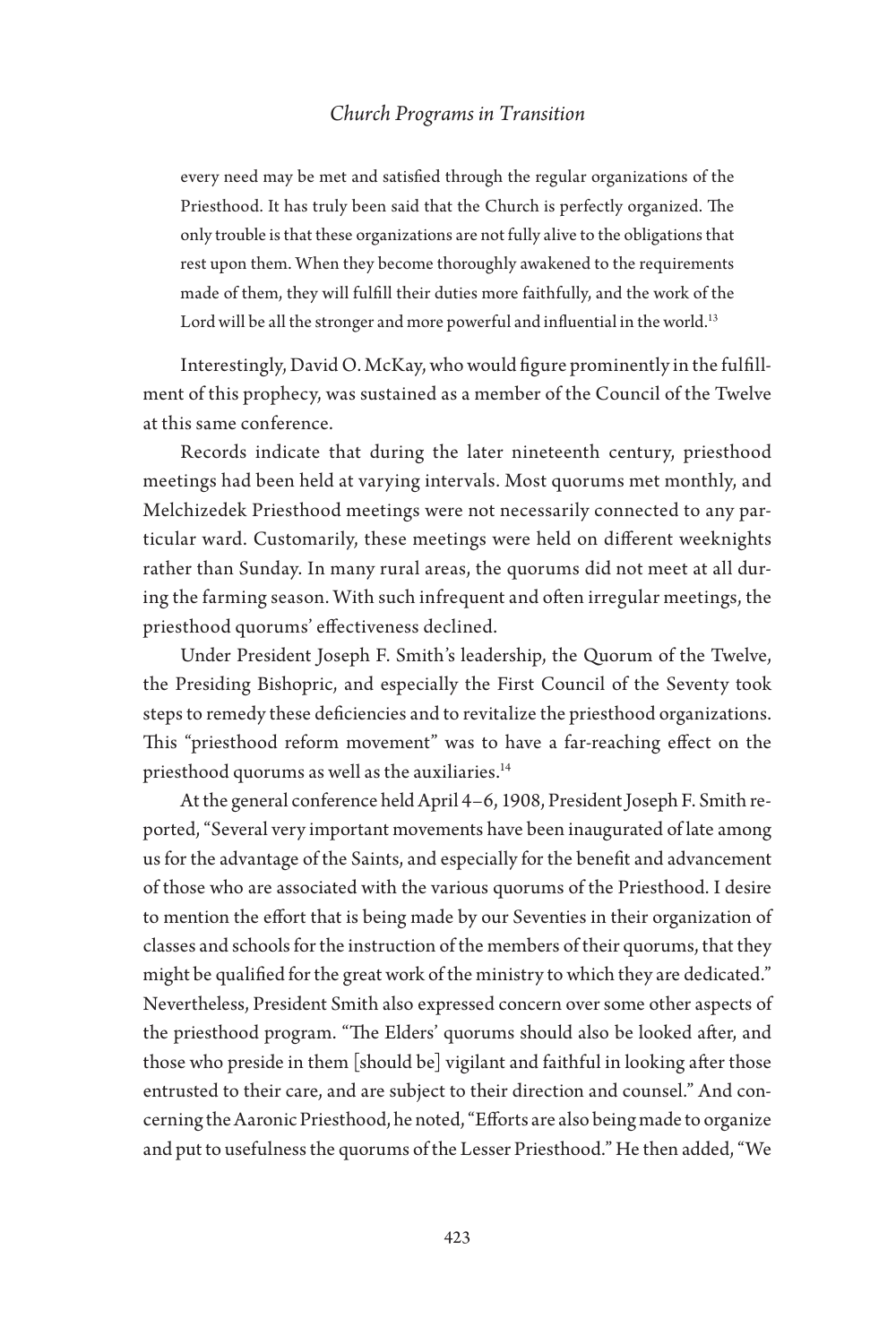should look after our boys who have been ordained Deacons, Teachers, and Priests in the Church. We should find something for them to do in their callings."<sup>15</sup>

Responding to President Smith's charge, the Presiding Bishopric wrote to the First Presidency two days after the conference closed, proposing that a general board be called to assist the Bishopric in preparing lesson outlines for the Aaronic Priesthood quorums.<sup>16</sup> That same day (April 8, 1908), the First Presidency and the Twelve met and appointed a committee, including Elder David O. McKay and others, to prepare lesson materials for the Aaronic and Melchizedek Priesthood organizations.17 In reference to the suggestion that a special board be formed for the Aaronic Priesthood quorums, President Joseph F. Smith observed that the Twelve Apostles themselves "constitute the priesthood board."18

At an important meeting of the Priesthood Committee on Outlines held June 5, 1908, Elder David O. McKay was named committee chairman. He submitted several recommendations which were to have a profound impact on subsequent priesthood developments. Although the practice of ordaining young men to the Aaronic Priesthood had become increasingly common since 1877, there was not yet a fixed schedule for moving from one office to another.<sup>19</sup> In order to facilitate the committee's work in developing meaningful lessons, Elder McKay suggested that the Aaronic Priesthood be divided into grades (as had been done in the Sunday School and MIA) by ordaining young men as deacons at twelve, teachers at fifteen, priests at eighteen, and elders at twenty-one years of age. At that time, individuals officially became adults at age twenty-one. In subsequent years, these ages were modified from time to time.

One of the committee's most far-reaching recommendations was for the inauguration of weekly ward priesthood meetings. They were to be held Monday evenings for at least one hour and forty-five minutes. All groups would meet in an opening session before separating for individual quorum activities. A minimum of one hour should be spent in separate quorum sessions, with the lesson occupying thirty-five minutes and the balance of the time being devoted to "practical work," including the assigning of duties. These plans recognized the importance of learning of the duty and then acting in performance of duty (see D&C 107:99–100). The committee supplied a detailed agenda for the weekly sessions in the wards as well as for monthly stake priesthood meetings.<sup>20</sup>

The new program went into effect at the beginning of 1909. In their New Year's greeting to the Church, the First Presidency observed: "Special attention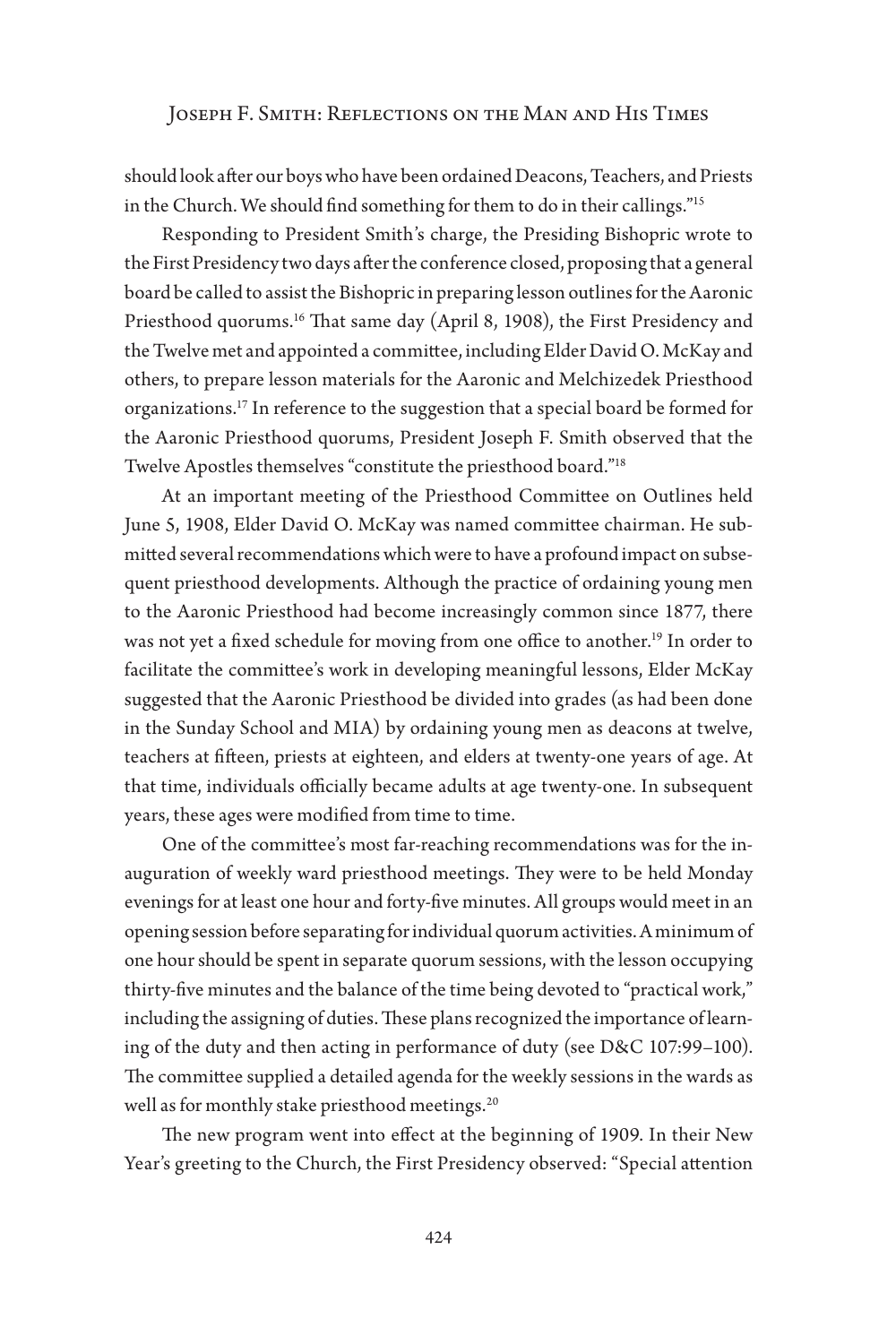is called to the weekly meetings of the priesthood quorums in all the wards. We believe this movement will not only increase the proficiency of the priesthood by reason of its educative features, but by bringing all the brethren together once a week they will acquire the habit of regular activity as servants of the Lord. It has the additional advantage of putting the bishop in communication with every home once a week. We like the idea of these weekly reunions of the fathers of the ward with their sons and associates."21

The inauguration of weekly ward priesthood "classes" did not do away with the long-standing pattern of monthly quorum meetings. The *Improvement Era* explained, "For the convenience of men who belong to quorums that are widely scattered, and who could not come together frequently for instruction, owing to the distance to be traveled, a system of ward priesthood meetings has been introduced by the presiding authorities of the Church which divides quorums that are located in more than one ward into ward classes; but this arrangement does not contemplate excusing men from coming together in quorums as the Lord has commanded."<sup>22</sup> This system, with two kinds of meetings, couldn't help but be confusing.

Inertia needs to be overcome in getting any new program moving. By 1913, only 76 percent of the priesthood bearers were even enrolled in the weekly ward classes, and only 22 percent attended. The specific figures for each office were as follows: high priests, 34 percent; Seventies, 26 percent; elders, 15 percent; priests, 17 percent; teachers, 14 percent; and deacons, 23 percent.<sup>23</sup> Monday evenings interfered with evening chores, especially in farming areas, so Sunday morning gradually became the preferred time for ward priesthood meetings.<sup>24</sup> "The shift of priesthood meeting from Monday night to Sunday morning," one historian noted, "not only helped priesthood attendance but had also boosted activity in Sunday School. In fact, in light of the results, the MIA considered shifting its meeting to Sunday as well."25

# **New Emphasis for the MIA**

The Young Men's and Young Ladies' Mutual Improvement Associations followed similar but generally separate courses of development during the nineteenth century. Unlike today's Young Men and Young Women organizations, the MIAs included adults as well as youth. Brigham Young's goal in establishing these organizations was to develop faith through promoting public speaking and testimony bearing. As their programs developed, four areas of emphasis emerged: theology,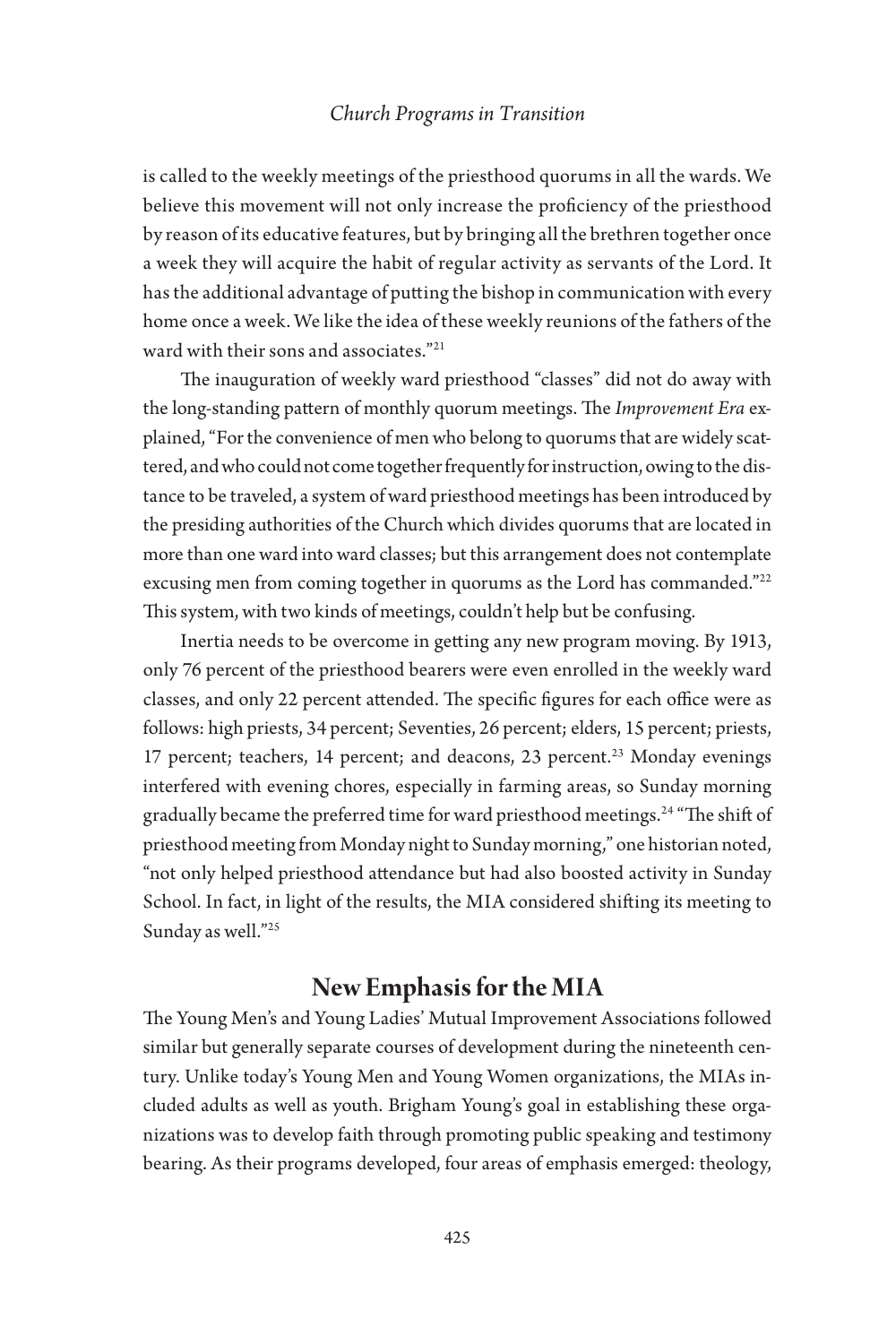science, history, and literature. The pattern of regular weekly meetings was established by the late 1880s, and by 1890, class discussion had replaced lectures. With this new format came the half-hour "preliminary program," featuring musical numbers, short talks, and other contributions by members of the associations. Until the early twentieth century, all ages met in a single class, but by 1903, most MIAs had been graded into "juniors" and "seniors." In 1911, the YMMIA adopted the Boy Scout program for its younger group, and shortly thereafter the YLMIA developed its own Beehive Girls program.<sup>26</sup>

At first, the local associations met on various evenings, although Tuesday was most common. In some areas, especially in the country, where it was difficult to get good attendance on a weeknight, the MIA met on Sunday evenings. In 1898, the two general boards officially recommended Tuesday evening.<sup>27</sup>

Originally, the two MIAs met separately. This was consistent with the wishes of Brigham Young, who, interestingly, did not want the sessions to degenerate into "courting meetings."28 Within a short time, however, in some areas, the Young Men's and Young Ladies' Associations began meeting together, and "the very evil that the President said would ensue, from admitting the young ladies as members [of the Young Men's Associations], is to be observed in many places," noted the *Contributor*. "The boys go to meeting to take the girls home, and the girls go to be taken."<sup>29</sup> Following the turn of the century, the move to unite the two associations gained impetus: "Bishops and young men pleaded . . . for the assistance and presence of the girls to help their own associations, and to draw out the boys. As ever, the girls consented, though not always convinced that they were gainers in the new arrangement."30 By 1914, the practice of both MIAs meeting together had become the rule.

As early as 1891, the YMMIA and YLMIA sponsored a monthly "conjoint" meeting in addition to their regular weekly sessions. Normally held on fast-Sunday evenings, these meetings featured the best materials from the previous month's work in each organization. These were "the one means of letting parents see what their children [were] learning in the associations." Therefore, the young people themselves were to take the lead in planning and conducting the sessions and were to be prepared at a moment's notice to speak, perform a musical number, and so on.<sup>31</sup>

The advent of regular priesthood meetings had a direct impact on the Mutual Improvement Associations. As noted earlier, theological study was one of the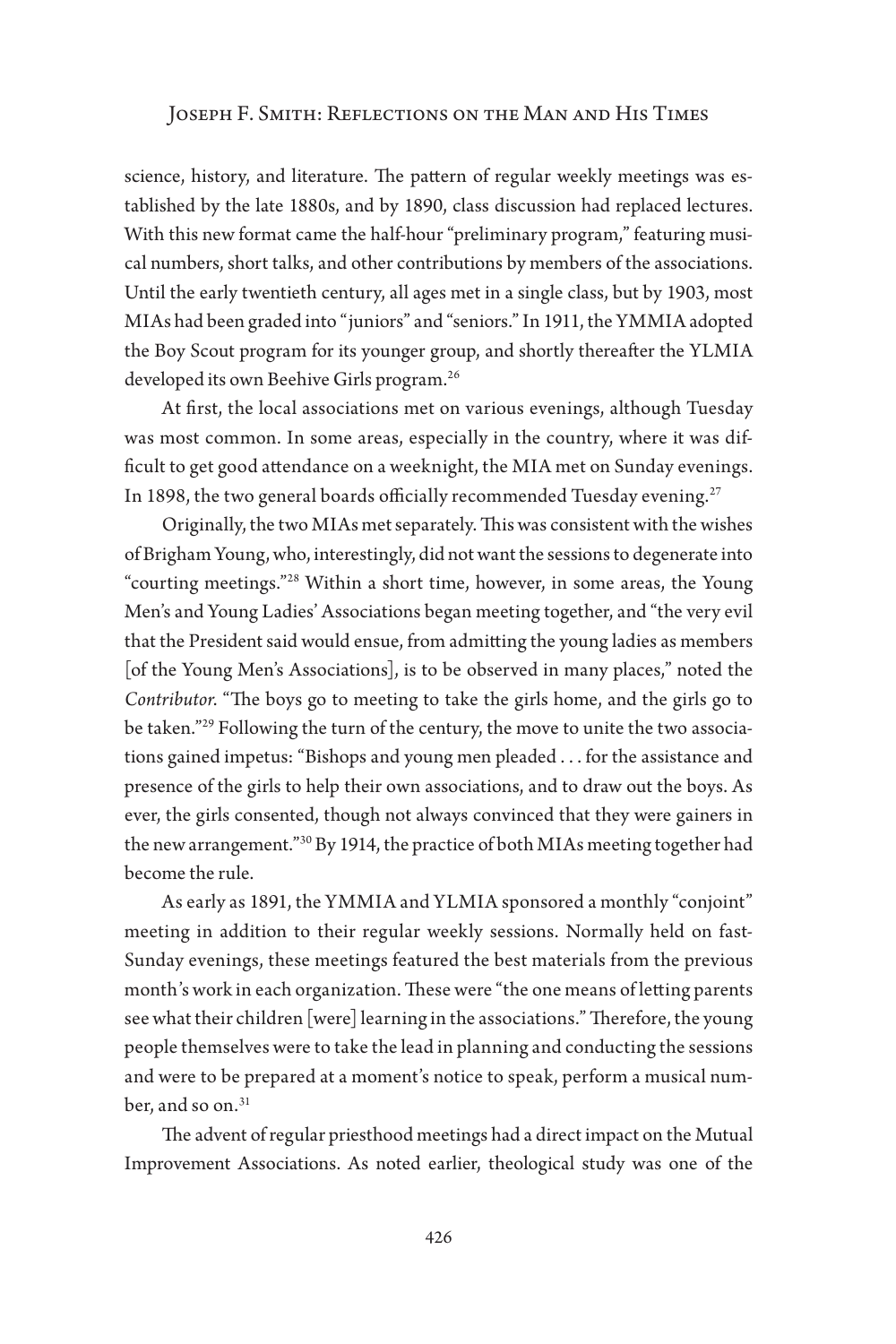areas regularly stressed in MIA work. In 1908, however, when lessons began to be prepared for the priesthood quorums, the MIA's emphasis on theology no longer seemed necessary. Thus the YMMIA general board resolved, "Owing to the fact that the priesthood quorums have formally taken up a study of theology, the YMMIA should take up educational, literary and recreative studies permeated by religious thought. That music and art be encouraged and that social culture and refinement of manners constitute an important part of our endeavor, . . . that athletic work be encouraged and established wherever practicable."32

The YLMIA followed a similar course. Thus the MIAs were redirected into an emphasis on cultural and social programs, which would be a prime characteristic of their work during the twentieth century.

# **Meeting Special Needs**

The Progressive Era of the early twentieth century was a time when many churches and other organizations were beginning to respond to newly felt social and educational needs. In this spirit, the Relief Society organized its Social Services Department in 1919. Beginning in 1904, the Church addressed the needs of one specific group. In that year, under the direction of President Joseph F. Smith, the Church created the Society of the Aid of the Sightless. The Church charged it with the responsibility of publishing literature for the blind, "aiding in their education, endeavoring to improve their condition, becoming interested in all that pertains to their welfare," and cooperating with others to accomplish these ends through education and legislation.<sup>33</sup>

The lack of braille scriptures, hymns, or lesson materials was a substantial obstacle to blind Latter-day Saints' becoming fully involved in Church activities. Largely through the efforts of Albert M. Talmage (a blind brother of Elder James E. Talmage) and his wife, Sarah, the society worked to fill this void. Beginning in 1912, a monthly braille periodical, the *Messenger to the Sightless*, published religious and general-interest materials.

Publishing the Book of Mormon in braille was an important project for Albert and Sarah. They had to prepare the metal printing plates by hand. They thoroughly moistened the special braille paper before embossing the dots with their hand-operated press. They then hung completed pages to dry on clotheslines that had been strung all around their home. These pages were distributed piecemeal to eagerly waiting readers.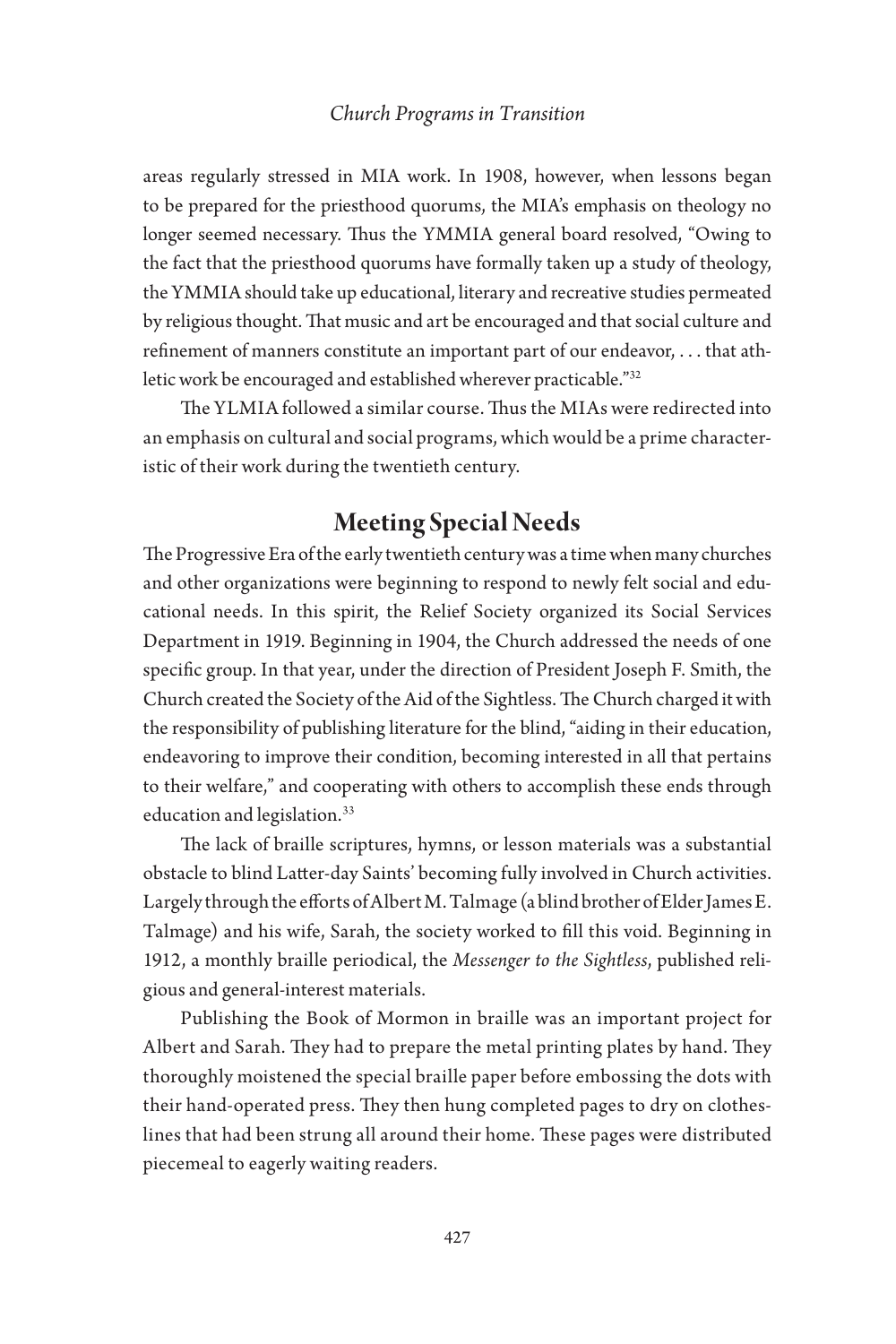### **Seminaries**

With the growth of free, tax-supported high schools, enrollment declined in the Church's own academies, where students were required to pay tuition. By 1911, there were more Latter-day Saint youth attending public schools than were attending Church schools. President Joseph F. Smith was quite concerned about this trend. He explained that the Church continued to spend a substantial share of its tithing funds to maintain Church schools so that "true religion, . . . undefiled before God the Father, may be inculcated in the minds and hearts of our children while they are getting an education, to enable the heart, the soul and the spirit of our children to develop with proper teaching, in connection with the secular training."34

The Church therefore inaugurated a part-time religious education program similar to the Religion Classes but directed to high school students. The first "seminary" was opened in 1912 at Granite High School near Salt Lake City. The start of the first seminary was done on recommendation by the presidency of the Granite Stake. Joseph F. Merrill, the member of the stake presidency in charge of education (and future member of the Quorum of the Twelve Apostles), had based his ideas for the new program on "religious seminaries he had seen in Chicago."35 The new program quickly proved to be an effective way to supplement the secular education students were receiving in public high schools, and within a few years, several more seminaries were opened, primarily in Utah. Thus, in the early twentieth century, the Church was conducting two distinct types of educational programs: full-time schools—the academies—providing secular as well as religious instruction, and part-time religious education—the Religion Classes and seminaries—which supplemented secular instruction in public schools on the elementary and secondary levels, respectively.

### **Local Initiative**

Individual stakes sometimes made refinements or launched programs that were subsequently adopted Churchwide. For example, David O. McKay's improvements in Ogden Sunday Schools and Stake President Merrill's idea for a seminary have blessed Latter-day Saints worldwide.

In 1909, the Granite Stake in Salt Lake Valley inaugurated a "home night." President Joseph F. Smith became acquainted with this stake program and gave his wholehearted support as he accepted the invitation to speak at a Granite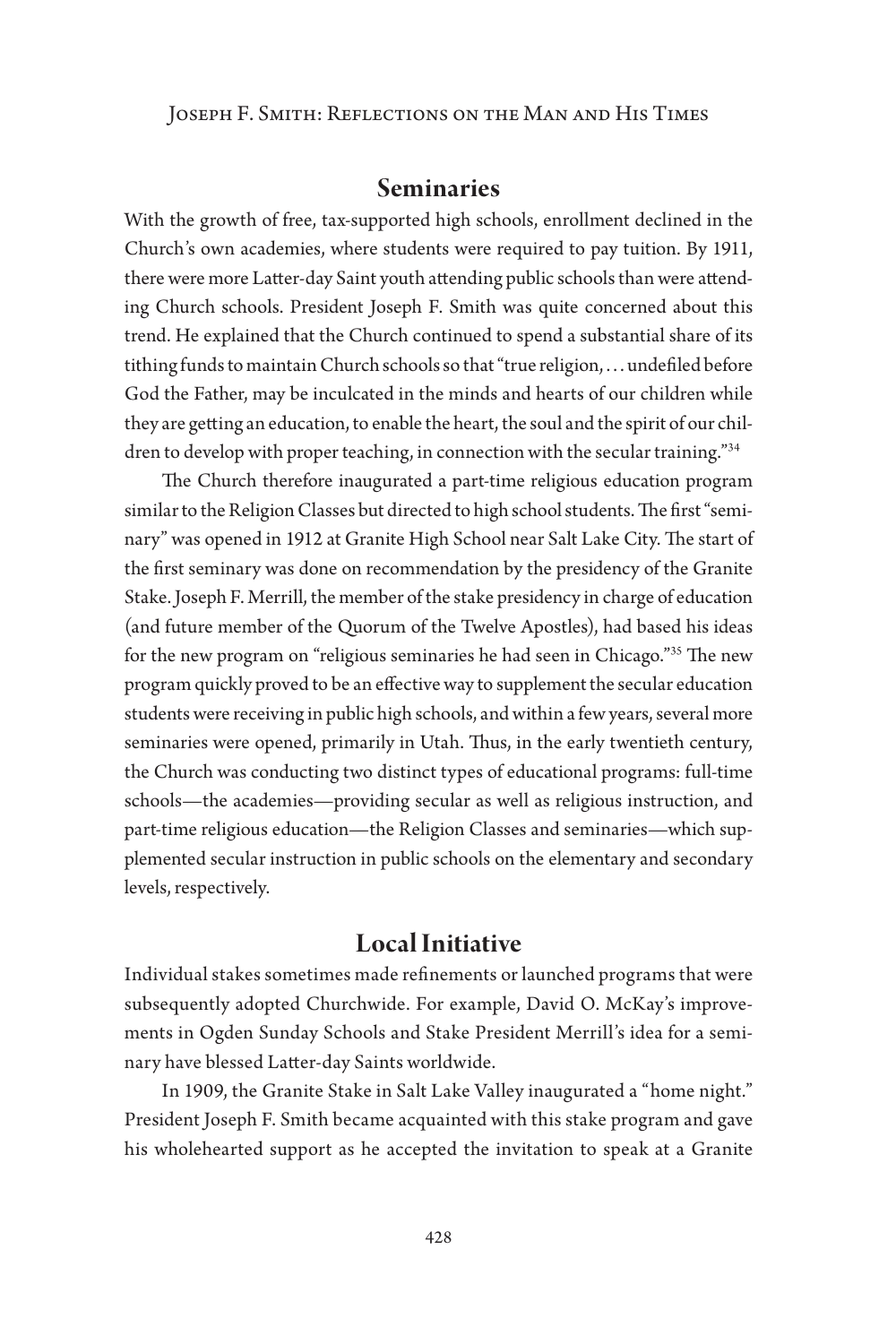Stake gathering in which this new program was being introduced. Six years later, President Smith and his counselors launched the program churchwide. The First Presidency directed, "We advise and urge the inauguration of a 'Home Evening' throughout the Church, at which time fathers and mothers may gather their boys and girls about them in the home and teach them the word of the Lord." These gatherings could include music, prayer, scripture reading, discussions of gospel principles and family issues, activities, and refreshments. The Presidency promised, "If the Saints obey this counsel, we promise that great blessings will result. Love at home and obedience to parents will increase. Faith will be developed in the hearts of the youth of Israel, and they will gain power to combat the evil influence and temptations which beset them."36

# **Reflections**

During Joseph F. Smith's era, there were significant developments in Church meetings and activities.

|           | Sunday                                                            | Weekdays            |                      |  |
|-----------|-------------------------------------------------------------------|---------------------|----------------------|--|
| Morning   | Sunday School for                                                 | Relief Society work | Fast meeting (first) |  |
|           | children only                                                     | meetings            | Thursday)            |  |
| Afternoon | Sacrament meeting on                                              |                     | Primary              |  |
|           | community basis                                                   |                     |                      |  |
| Evening   |                                                                   | Young Men's MIA     | Young Ladies' MIA    |  |
|           | Individual quorum meetings (at various times and on various days) |                     |                      |  |

Regular Church Meetings before 1890

### Regular Church Meetings after 1920

|           | Sunday                 | Weekdays               |                   |
|-----------|------------------------|------------------------|-------------------|
| Morning   | Ward priesthood        | Relief Society with    |                   |
|           | meetings               | lessons                |                   |
|           | Sunday School          |                        |                   |
|           | (including adults)     |                        |                   |
|           | Fast meeting (first)   |                        |                   |
|           | Sundays)               |                        |                   |
| Afternoon | Ward sacrament meeting | Religion classes       | Primary           |
| Evening   | MIA conjoint meeting   | Mutual Young Men's and | Genealogy meeting |
|           | (fast days)            | Young Women's          |                   |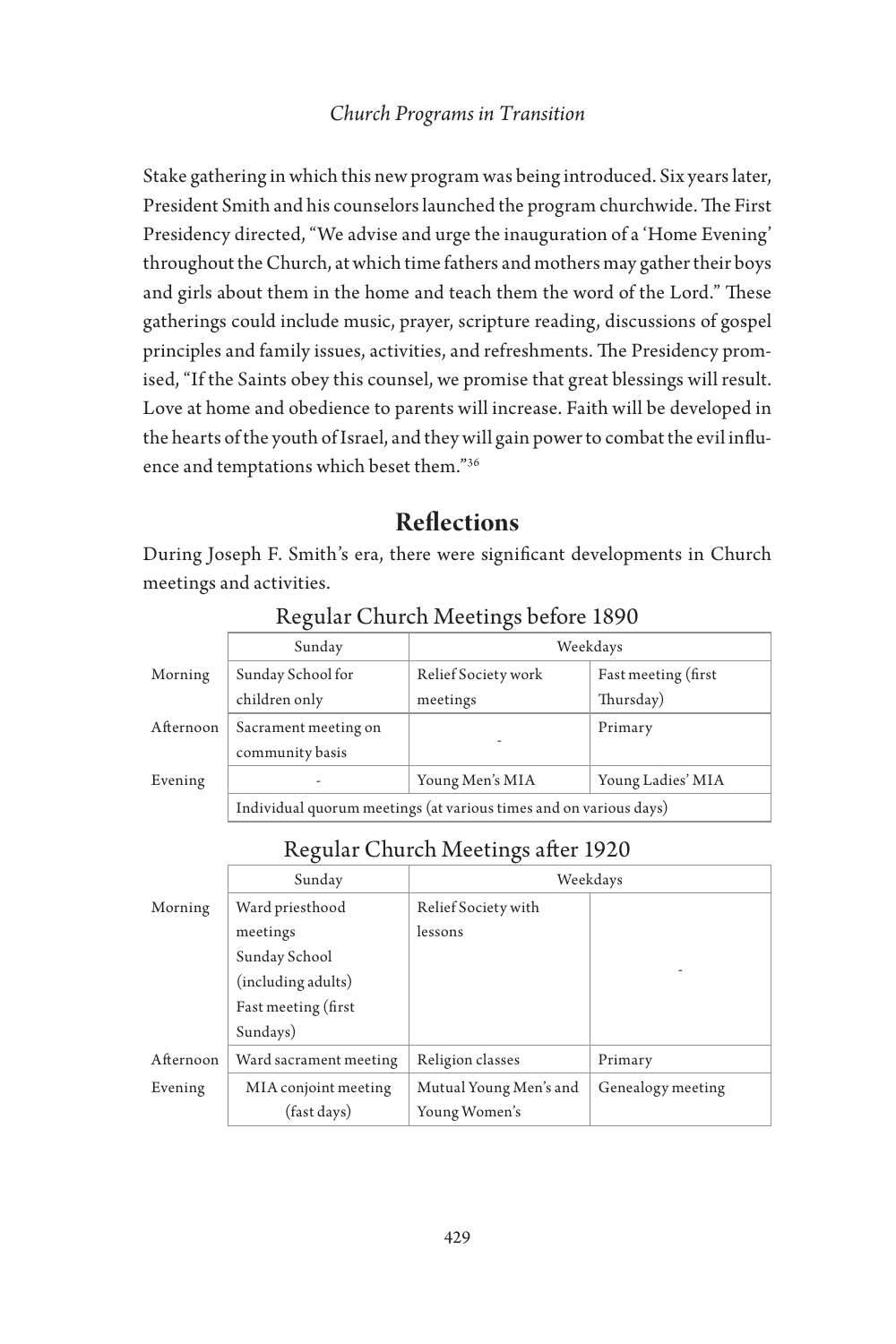The rapid expansions of priesthood, auxiliary, and other programs heightened the need for coordination among them. Unwanted duplication needed to be avoided and gaps in their collective programs filled. By 1907, representatives from the Religion Class, Primary, Sunday School, and the Young Ladies' and Young Men's Mutual Improvement Associations (no representative of Relief Society was mentioned) formed a Committee of Correlation and Adjustments. This body sought to define the relative roles of the priesthood and auxiliaries. They considered the priesthood quorums best adapted to formal theological study, while religious instruction in the Sunday School would be less rigorous and would emphasize moral training. The MIAs should promote "religious feeling and sentiment" and cultivate social qualities and cultural refinement, giving attention to recreation for the youth. The committee recognized the home as being best suited to the teaching of the gospel and encouraged the other organizations to support the home in this role.<sup>37</sup> The committee's recommendation that the programs of the Religion Class and the Primary be combined would be carried out in 1929. Similarly, their proposal that the *Improvement Era* (published by the YMMIA), the *Young Women's Journal* (magazine of the YLMIA), and the *Instructor* (the Sunday School's periodical) be combined would not be fully accomplished until 1971. The recommendation that the home be placed at the center of the Church was reemphasized in a statement by the First Presidency in 1940, and this idea would become a major focus of Priesthood Correlation beginning in the 1960s.

The restructuring of Church programs during and just before the administration of President Joseph F. Smith set the basic pattern for Church organization that would remain mostly unchanged for more than half a century. These meetings, activities, organizations, and publications have been a significant source of blessings to the Latter-day Saints as they look forward to the Second Coming of the Lord Jesus Christ.

# *Timeline*

- 1830 Church organized
- 1842 Relief Society organized in Nauvoo
- 1866 *Juvenile Instructor* first published by George Q. Cannon
- 1890 Religion Classes organized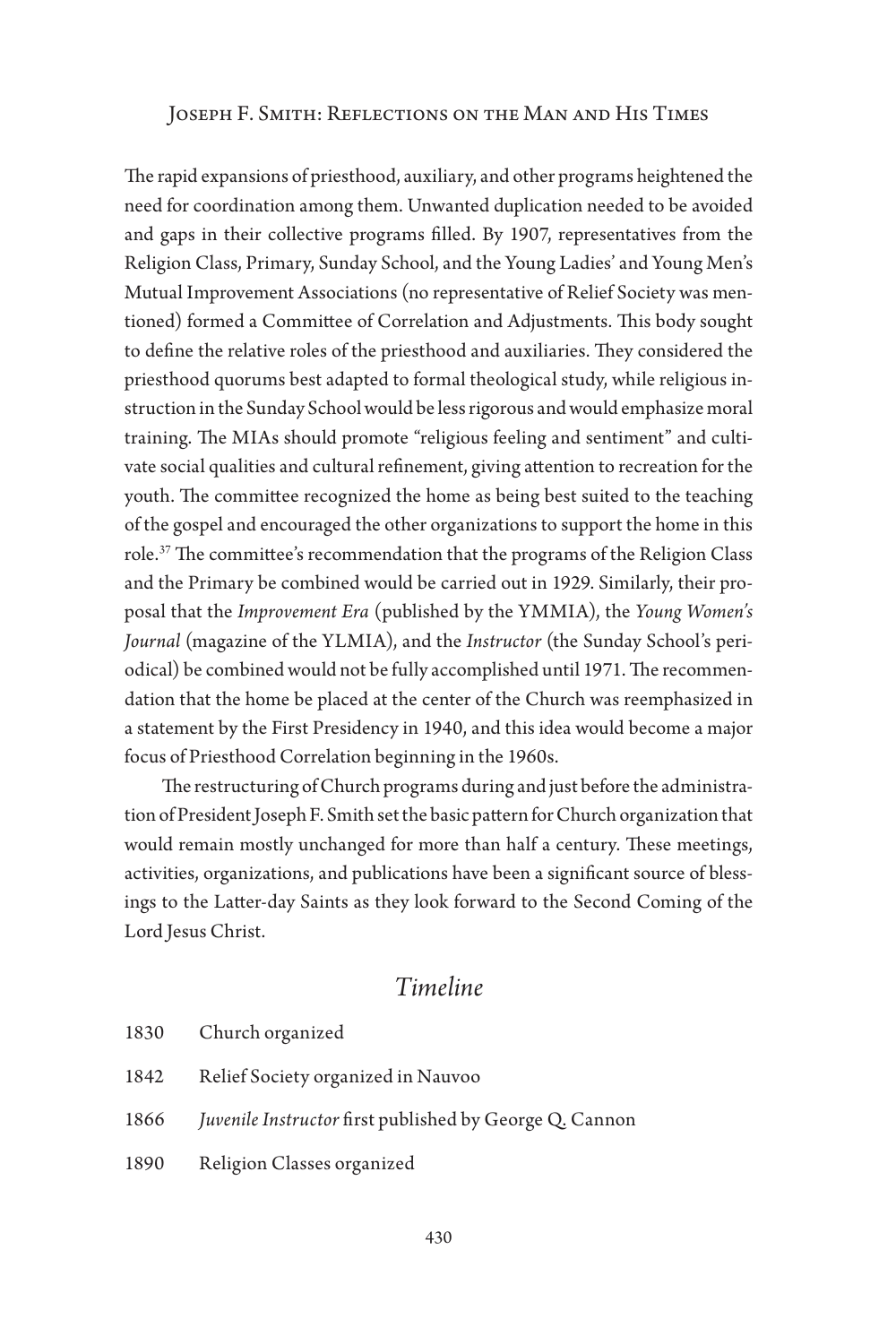| 1894 | Sacrament shifted from communitywide to ward meetings                                                                       |
|------|-----------------------------------------------------------------------------------------------------------------------------|
| 1896 | Fast day shifted from Thursday to Sunday                                                                                    |
| 1897 | Conference reports and Improvement Era inaugurated                                                                          |
| 1901 | Juvenile Instructor becomes official organ of the Sunday School                                                             |
| 1902 | Children's Friend first published by the Primary; Mothers' Classes added<br>to Relief Society                               |
| 1904 | Society for the Aid of the Sightless organized                                                                              |
| 1906 | Class for adults added to Sunday School; President Smith anticipates<br>emphasis on priesthood                              |
| 1907 | Committee on Adjustments recommends consolidations                                                                          |
| 1908 | General Priesthood Committee called; David O. McKay recommends<br>ordination to Aaronic Priesthood offices at specific ages |
| 1909 | Weekly ward priesthood meetings commence; MIAs shift emphasis to<br>cultural and other activities                           |
| 1910 | Utah Genealogical and Historical Magazine inaugurated                                                                       |
| 1911 | YMMIA adopts Boy Scout program                                                                                              |
| 1912 | First seminary opened in Salt Lake City                                                                                     |
| 1914 | YM and YLMIA start meeting together                                                                                         |
| 1915 | Relief Society Magazine instituted; First Presidency urges regular family<br>home evenings                                  |

# **Notes**

- 1. This organization was originally known as the Young Ladies' Department of the Cooperative Retrenchment Association; after other changes, it was finally named Young Women's Mutual Improvement Association in 1934.
- 2. Thomas G. Alexander, *Mormonism in Transition: A History of the Latter-day Saints, 1890–1930*, 3rd ed. (Salt Lake City: Greg Kofford Books, 2012).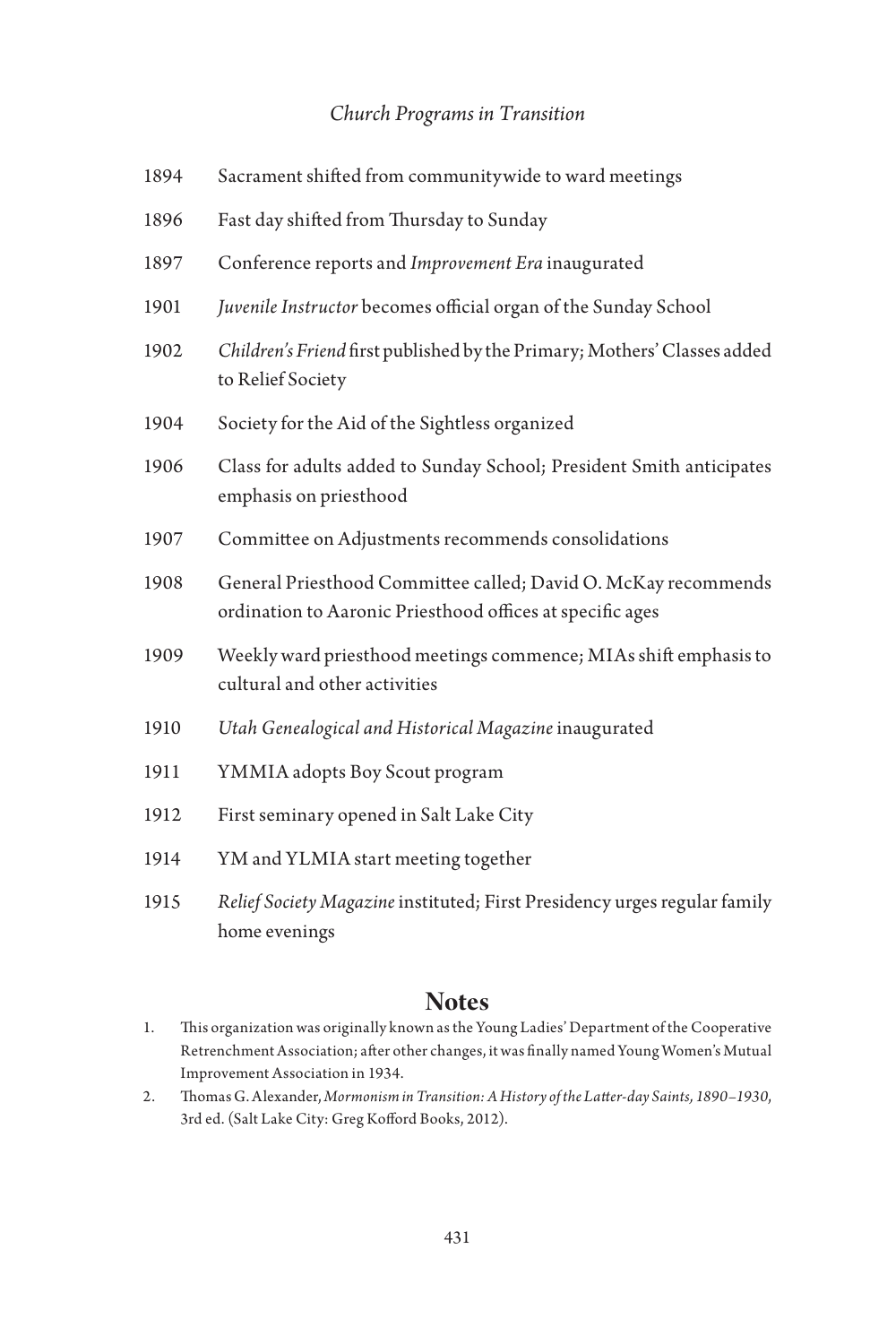- 3. Thomas Bullock, "Minutes of the General Conference of the Church of Jesus Christ of Latter-day Saints Held at New Tabernacle, Great Salt Lake City, April 6, 1852, 10 a.m. President Brigham Young Presiding," *Deseret News*, April 17, 1852, 2.
- 4. "Morning Session," *Deseret Evening News*, April 9, 1894, 4.
- 5. James R. Clark, comp., *Messages of the First Presidency* (Salt Lake City: Bookcraft, 1965–75), 3:282–83.
- 6. Relief Society general board, *History of Relief Society, 1842–1966* (Salt Lake City: Deseret News, 1966), 34–49.
- 7. Quoted in *Daughters in My Kingdom: The History and Work of Relief Society* (Salt Lake City: The Church of Jesus Christ of Latter-day Saints, 2011), 65–66.
- 8. Robert B. Baird, "Welcome, Welcome, Sabbath Morning," *Hymns* (Salt Lake City: The Church of Jesus Christ of Latter-day Saints, 1985), no. 280.
- 9. George A. Manwaring, "'Tis Sweet to Sing the Matchless Love," *Hymns*, no. 177.
- 10. George R. Hill, "Deseret Sunday School Union," *Improvement Era*, November 1956, 800–801, 849–50.
- 11. Hill, "Deseret Sunday School Union," 850.
- 12. Hill, "Deseret Sunday School Union," 800ff.
- 13. Joseph F. Smith, in Conference Report, April 1906, 3.
- 14. See William Hartley, "The Priesthood Reform Movement, 1908–1922," *BYU Studies* 13, no. 2 (Winter 1973): 137–56. See also Alexander, *Mormonism in Transition*, chapters 6–8.
- 15. Joseph F. Smith, in Conference Report, April 1908, 5–6.
- 16. Presiding Bishopric to the First Presidency, April 8, 1908.
- 17. First Presidency to Presiding Bishopric, April 8, 1908.
- 18. Quoted by Harold B. Lee, in Conference Report, April 1963, 85.
- 19. See Lee A. Palmer, *Aaronic Priesthood through the Centuries* (Salt Lake City: Deseret Book, 1964), 391–95.
- 20. Report from the General Priesthood Committee on Outlines to the First Presidency and Twelve, September 29, 1908.
- 21. Clark, *Messages of the First Presidency*, 4:195.
- 22. "Priesthood Quorums' Table," *Improvement Era*, May 1911, 841.
- 23. "Priesthood Quorums' Table," *Improvement Era*, May 1913, 737.
- 24. Hartley, "Priesthood Reform," 144–45.
- 25. Alexander, *Mormonism in Transition*, 118.
- 26. Marba C. Josephson, *History of the YWMIA* (Salt Lake City: The Young Women's Mutual Improvement Association, 1955), 174–210; Leon M. Strong, "A History of the Young Men's Mutual Improvement Association, 1875–1938" (master's thesis, Brigham Young University, Provo, UT, 1939), 21–120; Bertha S. Reeder, "The Growth of the Young Women's Mutual Improvement Association," *Improvement Era,* November 1956, 804ff.
- 27. Susa Young Gates, *History of the YLMIA* (Salt Lake City: YLMIA General Board, 1911), 137–38.
- 28. "The General Superintendency," *Contributor*, May 1880, 181, quoted in Strong, "YMMIA," 174–75.
- 29. "Membership and System," *Contributor*, October 1880, 28, quoted in Josephson, *YWMIA*, 175.
- 30. Gates, *YLMIA*, 138.